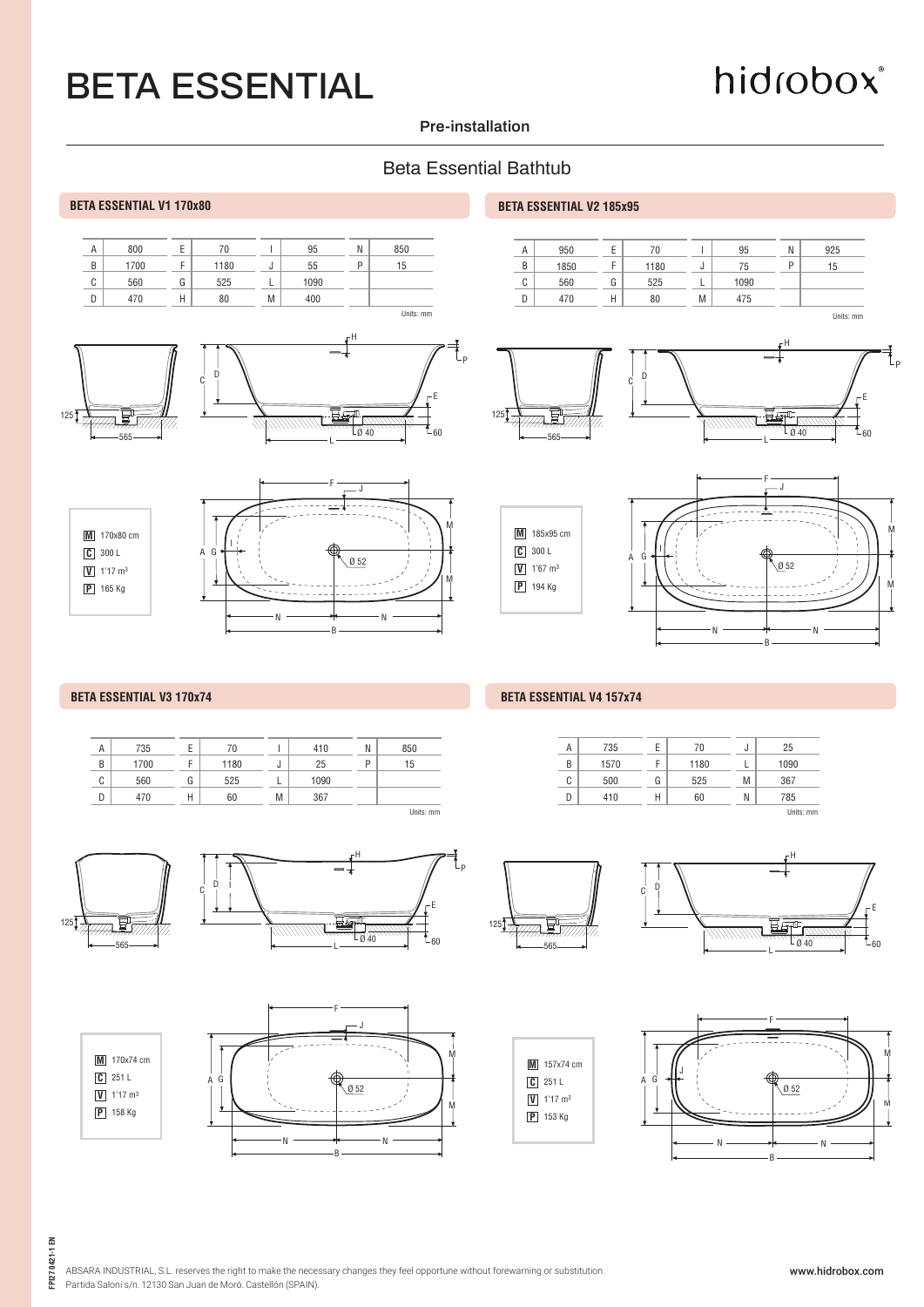# hidrobox®

#### **Pre-installation**

### Beta Essential Bathtub













Units: mm

**M** Ø127 cm

**V** 1'76 m3 **C** 350 L

**P** 223 Kg

N

Units: mm

Ø 52

Ø1024 **<sup>M</sup>**

B

F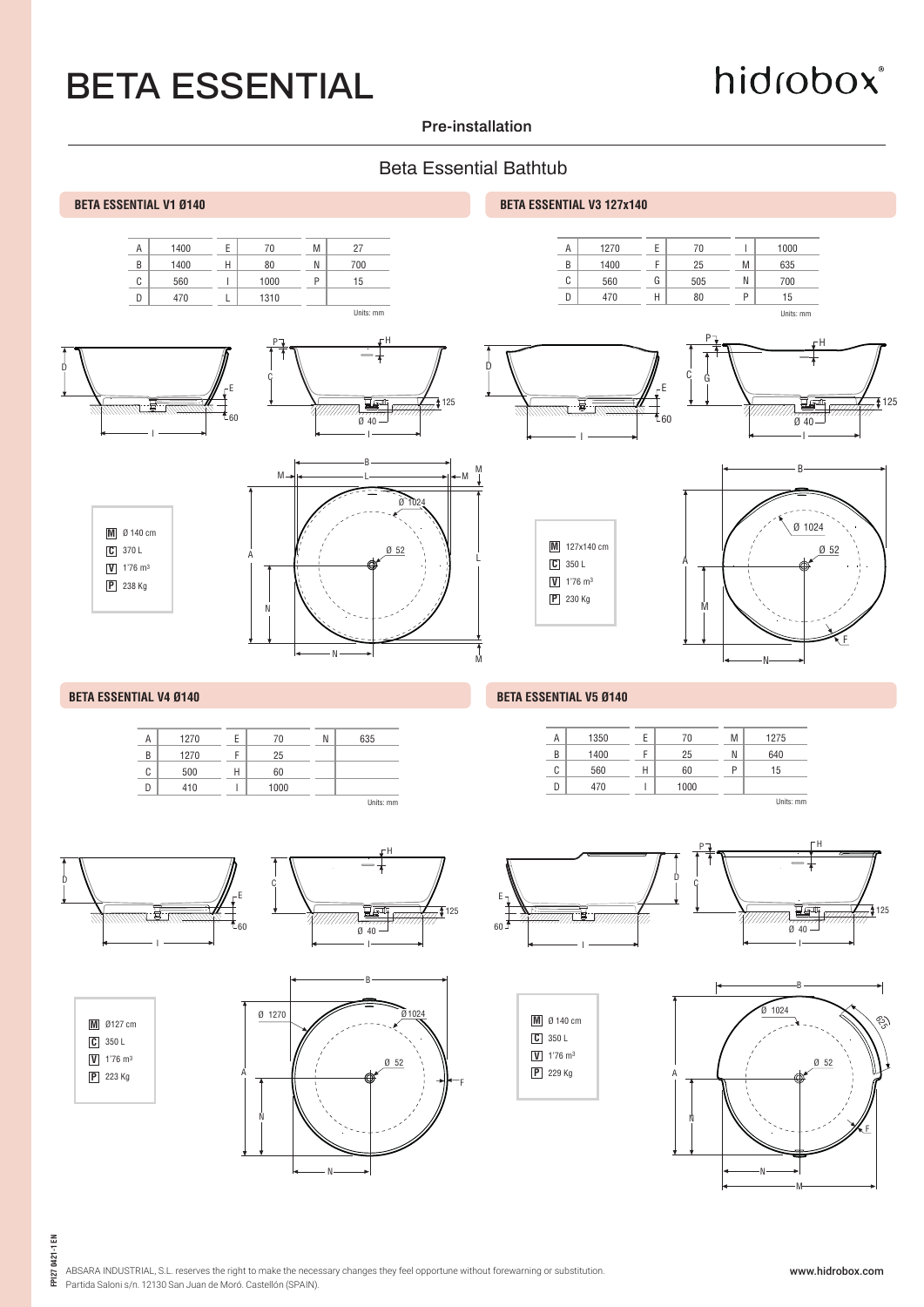# hidrobox®

#### **Pre-installation**

### Beta Essential Bathtub

M

L

M













N





A





#### **BETA ESSENTIAL V1 Ø150 BETA ESSENTIAL V3 150x140**









#### **BETA ESSENTIAL V4 Ø140** BETA ESSENTIAL V5 Ø150

| Α | 1450 | E | 70   | M | 1400      |  |
|---|------|---|------|---|-----------|--|
| B | 1500 | r | 25   | Ν | 700       |  |
| C | 560  | Н | 60   | P | 15        |  |
| D | 470  |   | 1000 |   |           |  |
|   |      |   |      |   | Units: mm |  |







N